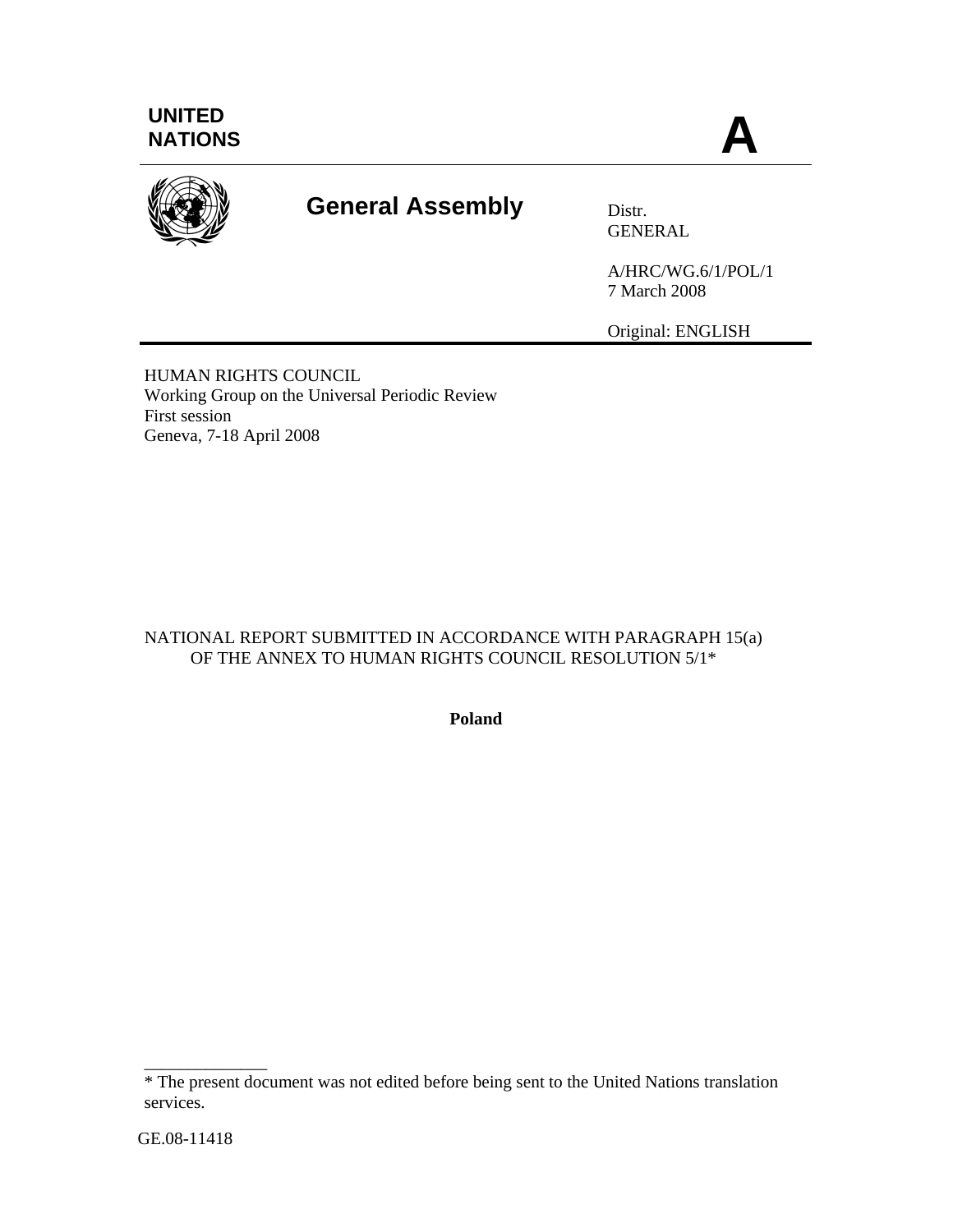# **Information submitted by Poland for the Universal Periodic Review**

# **Methodology**

1. The national report has been prepared by the Ministry of Justice and the Ministry of Foreign Affairs on the basis of their own materials and those supplied by the Ministry of Interior and Administration, the Ministry of Labor and Social Policy, the Ministry of Health and the Ministry of National Education. Requests for comments on the preliminary draft of the report were also addressed to representatives of NGOs, the relevant parliamentary committees and the Civil Rights Ombudsman (Commissioner for the Protection of Civil Rights)

# **Normative and institutional mechanisms of human rights protection and promotion**

- I. Human rights in the Constitution of the Republic of Poland
- 2. The standards of protection of freedoms and human rights are enshrined in Chapter II of the Constitution. They reflect regulations contained in the International Covenant on Civil and Political Rights, the International Covenant on Economic, Social and Cultural Rights, the European Convention for the Protection of Human Rights and Fundamental Freedoms and the European Social Charter.
- 3. Article 30 of the Constitution recognizes human dignity as the source and grounds of a whole catalog of rights and freedoms, stipulating that it is inalienable and that the respect and protection thereof is the obligation of public authorities.
- 4. The obligation to respect human dignity and observe human rights is the overriding principle of the conduct of public authorities towards citizens, hence, it has been laid down in a number of bills, e.g. those governing the activity of the Police and the Border Guard, and in the Executive Penal Code.
- 5. Article 31 of the Constitution ensures respect for the freedom of the person, stipulating that it is subject to legal protection. Everyone is obligated to respect the freedoms and rights of others. No one may be compelled to do anything that is not required by law. Any limitation upon the exercise of constitutional freedoms and rights may be imposed only by statute and only when necessary in a democratic state for the protection of its security or public order, protection of the natural environment, health or public morals or the freedoms and rights of other persons, with the proviso that such limitations cannot violate the essence of freedoms and rights.

## II. Constitutional means of the protection of freedoms and rights

6. Article 77 of the Constitution grants every person the right to compensation for damage caused by unlawful actions of an organ of public authority.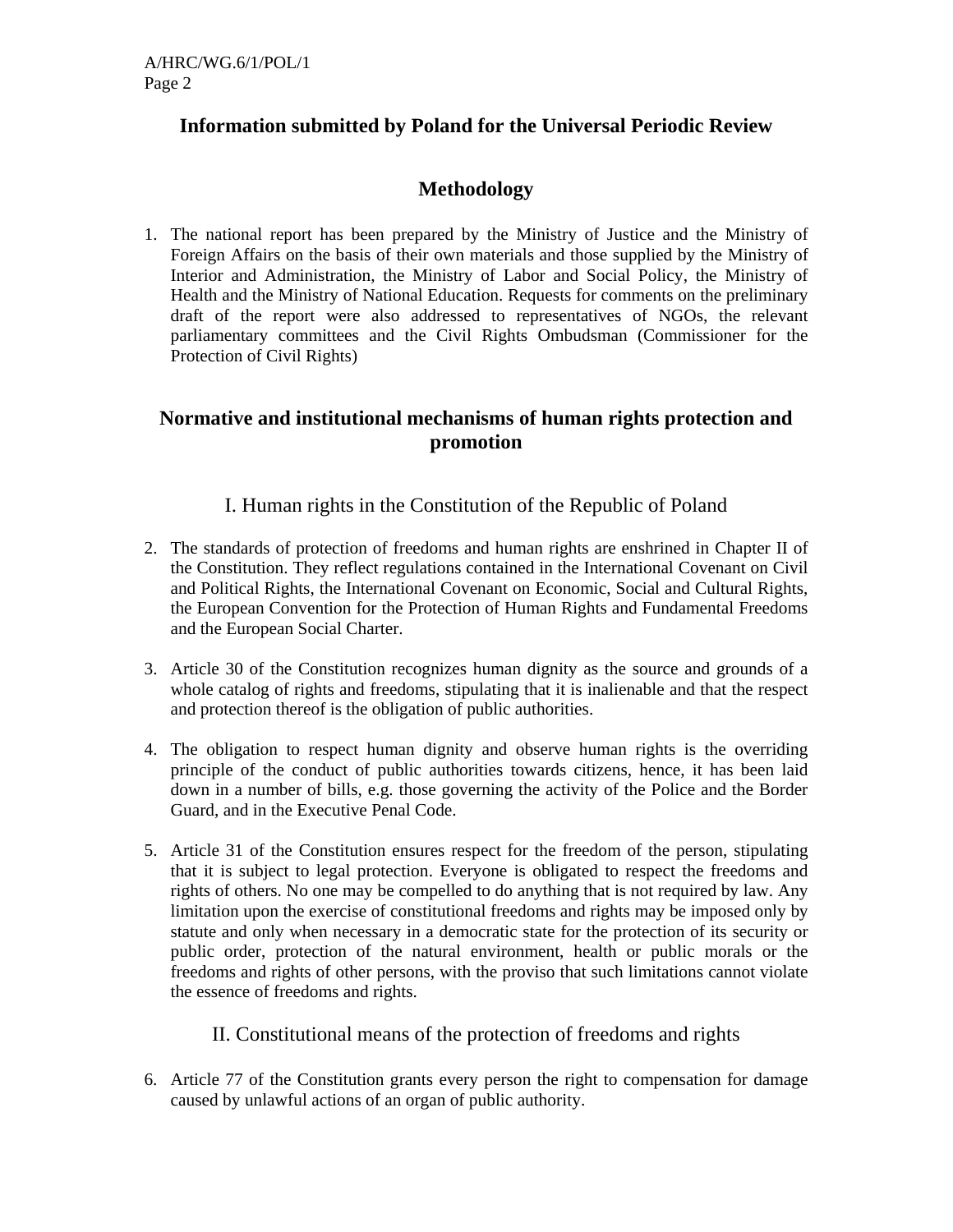- 7. The State Treasury is liable for damage caused in the execution of public authority (through the actions of public official – both civil persons and managers of public enterprises, persons acting on their behalf, for damage caused by elected officials, judges and prosecutors, as well as members of the armed forces).
- 8. The subjective right of the individual to compensation for unlawful actions of public authorities has specified in the provisions of the Civil Code – Article 417 et al.
- 9. Following a 2001 judgment of the Constitutional Tribunal, the liability of the State Treasury for damage caused by a public official no longer depends on proving that official's culpability in penal or disciplinary procedure.

## III. Means of legal protection in penal law

- 10. The Penal Code constitutes the basis for the prosecution of an array of crimes that result in the violation of fundamental freedoms and human rights, including: genocide, homicide, rape, injury to health, torture, use of threat or use of force against a person (also for reasons of national or ethnic origin, race, political views or religion), illicit deprivation of liberty, restriction of religious freedom and others.
- 11. The Code stipulates that all penal measures and penalties have to be applied in compliance with humanitarian principles, respect for human dignity being foremost among them. The Code does not provide for capital punishment. Life imprisonment is the most severe form of punishment. Furthermore, the Code of Penal Procedure bans extradition when there is a reasonable suspicion that the state seeking extradition could impose capital punishment or subject the extradited person to torture.
- 12. The Executive Penal Code highlights the significance of the rights and duties of a convicted person and contains a number of appropriate legal guarantees. It ensures the convict's right to:
	- lodge a complaint with the competent court against decisions concerning execution of the sentence due to their incompatibility with the law,
	- submit complaints to the competent domestic and international institutions concerned with human rights,
	- communicate with his/her defender while serving the sentence.

# **Civil Rights Ombudsman**

- 13. The office of Civil Rights Ombudsman (Commissioner for the Protection of Civil Rights) was established in 1987. The Ombudsman is appointed by the Sejm, with the consent of the Senate, for a five-year term. The Ombudsman is independent of other state organs and is tasked with safeguarding the freedoms and rights of persons and citizens specified in the Constitution and other laws.
- 14. Everyone, whether a Polish citizen, an alien or a stateless person, may petition the Ombudsman for help in protecting his/her freedoms or rights violated by public authority. Applications addressed to the Ombudsman are exempted from official charges and do not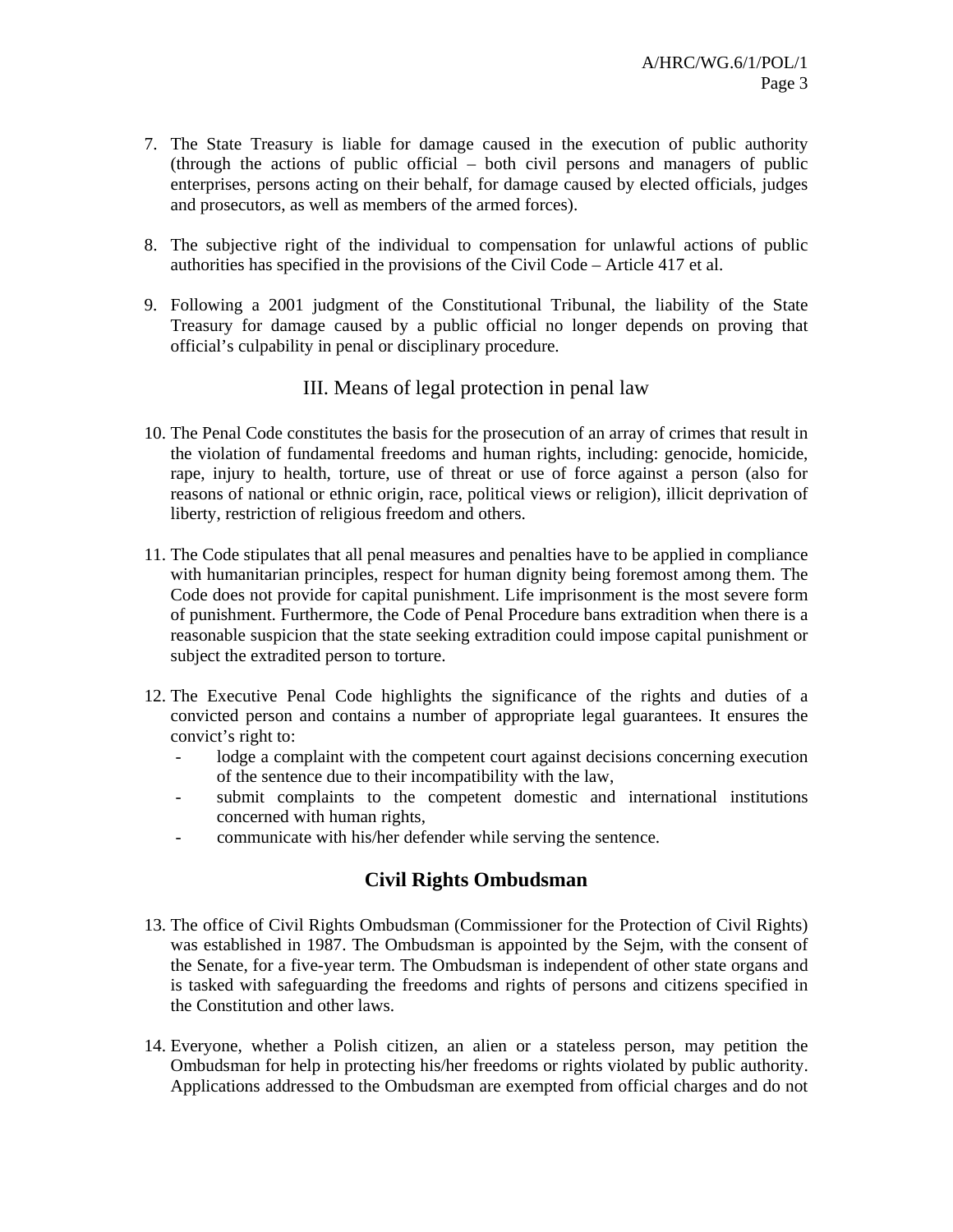require a specific form. The Ombudsman may also undertake actions on his/her own initiative.

- 15. The Civil Rights Ombudsman, among other things, may:
	- direct petitions to organs, organizations or institutions in whose activity he/she has ascertained violation of the freedoms and rights of persons and citizens, presenting his/her opinions on the way of dealing with the case, and may demand the application of disciplinary or professional penalties;
	- apply to the competent organs for legislative initiative or the issuance or amendment of legal acts concerning the freedoms and rights of persons and citizens;
	- submit motions to the Constitutional Tribunal for the assessment of the constitutionality of legal acts;
	- demand that prosecutors initiate preparatory proceeding in cases prosecuted ex officio, demand the initiation of proceedings in civil cases, and to participate in any ongoing proceedings;
	- lodge appeals in cassation to the Supreme Court against legally binding judgments;
	- take up cases conveyed to him/her by the Ombudsman for Children's Rights;
	- collaborate with associations, civic movements and other voluntary organizations and foundations for the protection of the freedoms and rights of persons and citizens.
- 16. Other institutions devoted to the protection of the rights and freedoms of various groups, including children and patients, have also been established in Poland. Furthermore, any persons whose constitutional rights and freedoms have been violated has the possibility of lodging a complaint with the Constitutional Tribunal concerning the constitutionality of a law or other normative act used by a court or public administration organ to pass final ruling on his/her freedoms, rights and duties defined in the Constitution. Polish citizens and other persons under the jurisdiction of the Republic of Poland may lodge individual complaints:
	- in the framework of the UN system, to the following Treaty Bodies: the Human Rights Committee, the Committee Against Torture, the Committee on the Elimination of Racial Discrimination and the Committee on the Elimination of Discrimination Against Women,
	- in the framework of the regional, European system of protection of human rights to the European Court of Human Rights, in connection with the violation of their rights or freedoms guaranteed by the Convention for the protection of human rights and fundamental freedoms.

## **Achievements, problems and challenges in the sphere of human rights**

#### **Phenomenon of discrimination**

- 17. The Government actively cooperates with a number of NGOs in countering discrimination in any form. These endeavors are addressed, on the one hand, to the respective groups vulnerable to discrimination, and on the other are designed to enhance public awareness as to the need to fight discrimination.
	- I. Countering racism and xenophobia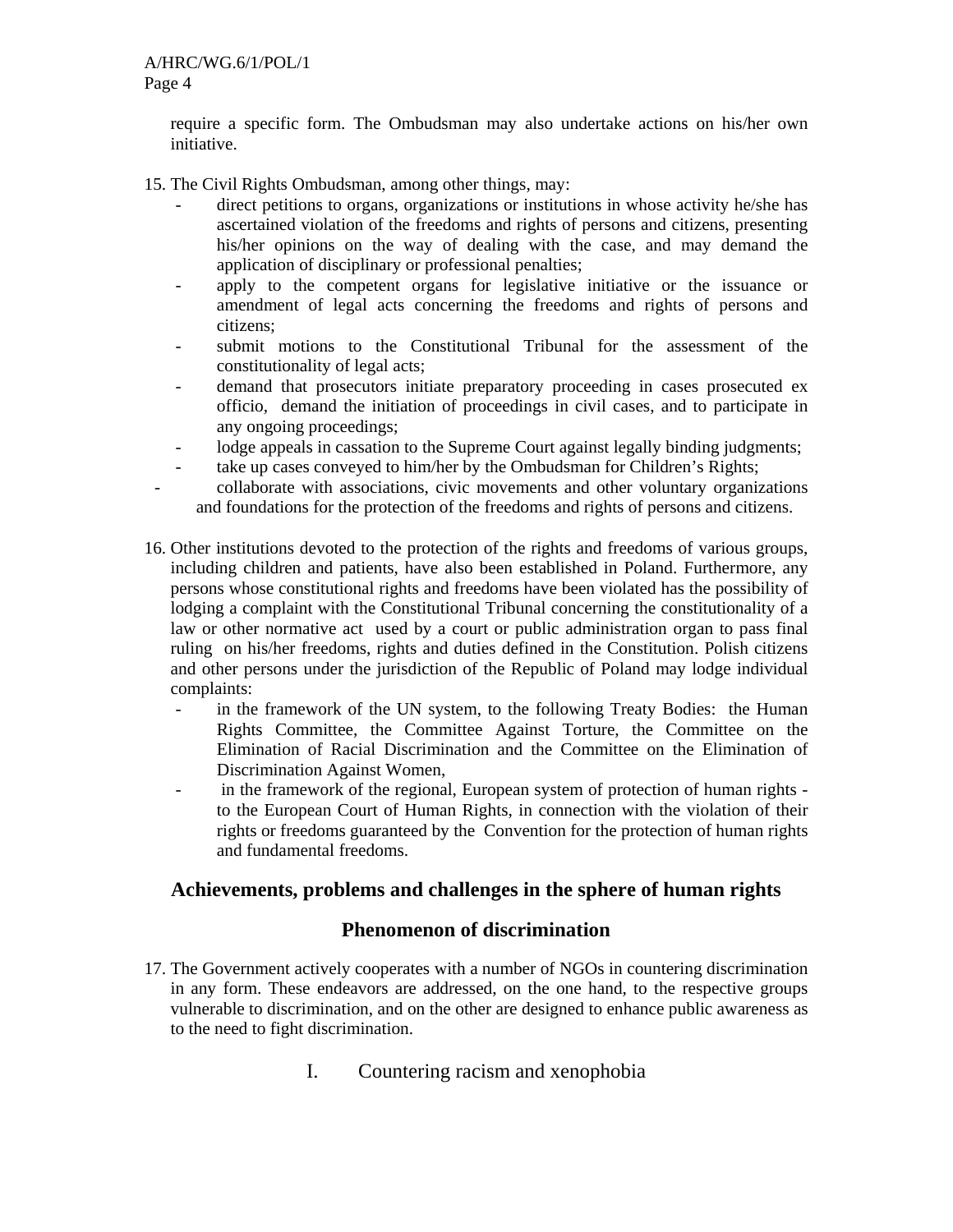- 18. The Ministry of Interior and Administration is the leading ministry in the process of countering racism and xenophobia. A Team for Monitoring Racism and Xenophobia has been established at the Ministry for the purpose of ensuring effective implementation of the principle of equal treatment of all ethnic groups.
- 19. The Team has been allocated the tasks assigned to the Ministry in connection with the implementation of the *National Program Against Racial Discrimination, Xenophobia and Related Intolerance*. The Program constitutes fulfillment of Poland's international obligations stemming from the final documents of the *World Conference Against Racism, Racial Discrimination, Xenophobia and Related Intolerance* (Durban, August 31- September 7 2001).
- 20. The *Program* is designed to launch actions against xenophobia and racism, including anti-Semitism, and to nurture in Polish society a broadly perceived culture of tolerance. The beneficiaries of *the Program* include Polish citizens belonging to national and ethnic minorities, aliens – including migrants and refugees, as well as other persons vulnerable to discrimination for ethnic or racial reasons. *The Program* covers the following spheres: situation diagnosis and monitoring, activity of public administration, the labor market and socio-economic situation, health, education, culture and international cooperation.
- 21. The Team also coordinates the implementation of the *Law Enforcement Officer Program Against Hate Crime*, initiated by ODIHR-OSCE, which Poland joined in October 2006. *The Program* includes the training of Police officers to deal with all aspects of hate crimes, elaboration of strategies against hate crime based on active Police leadership and public initiatives, elaboration of effective procedures for collecting and disseminating data on hate crimes and the training of prosecutors to determine on the basis of evidence whether a hate crime has occurred.
- 22. The Ministry of Interior and Administration cooperates with NGOs in suppressing racist, anti-Semitic and xenophobic content on the Internet, and to enhance public awareness concerning the need to counter discrimination for racial, national or ethnic reasons.
- 23. The Ministry of Justice also conducts training activity designed to counter discrimination. The relevant undertakings are coordinated by the National Center for the Training of Staff for Courts and Prosecutor's Offices. Last year, the Center, in collaboration with the Ministry of Labor and Social Policy, continued a project under the theme of "The role of prosecutors in effective countering of discrimination", addressed to prosecutors tasked with countering discrimination for reason of race, ethnic origin, religion, age or sexual orientation. The project was implemented in the framework of the Community Action Program to Combat Discrimination 2001-2006. It included training for some 240 prosecutors and involved identification of instances of discrimination, methods of countering such occurrences, and the participants' sensitization to situations that can lead to the discrimination of various social groups.
- 24. The agenda of training for prosecutors in 2008 also covers racist and xenophobic crime committed through the Internet.
- 25. In 2007, the National Center, in collaboration with the European Law Academy in Trier, conducted training for judges devoted to the issue of counteracting discrimination, with special reference to Community law on discrimination. Further training courses for prosecutors on the European Union's anti-discrimination law is planned in 2008.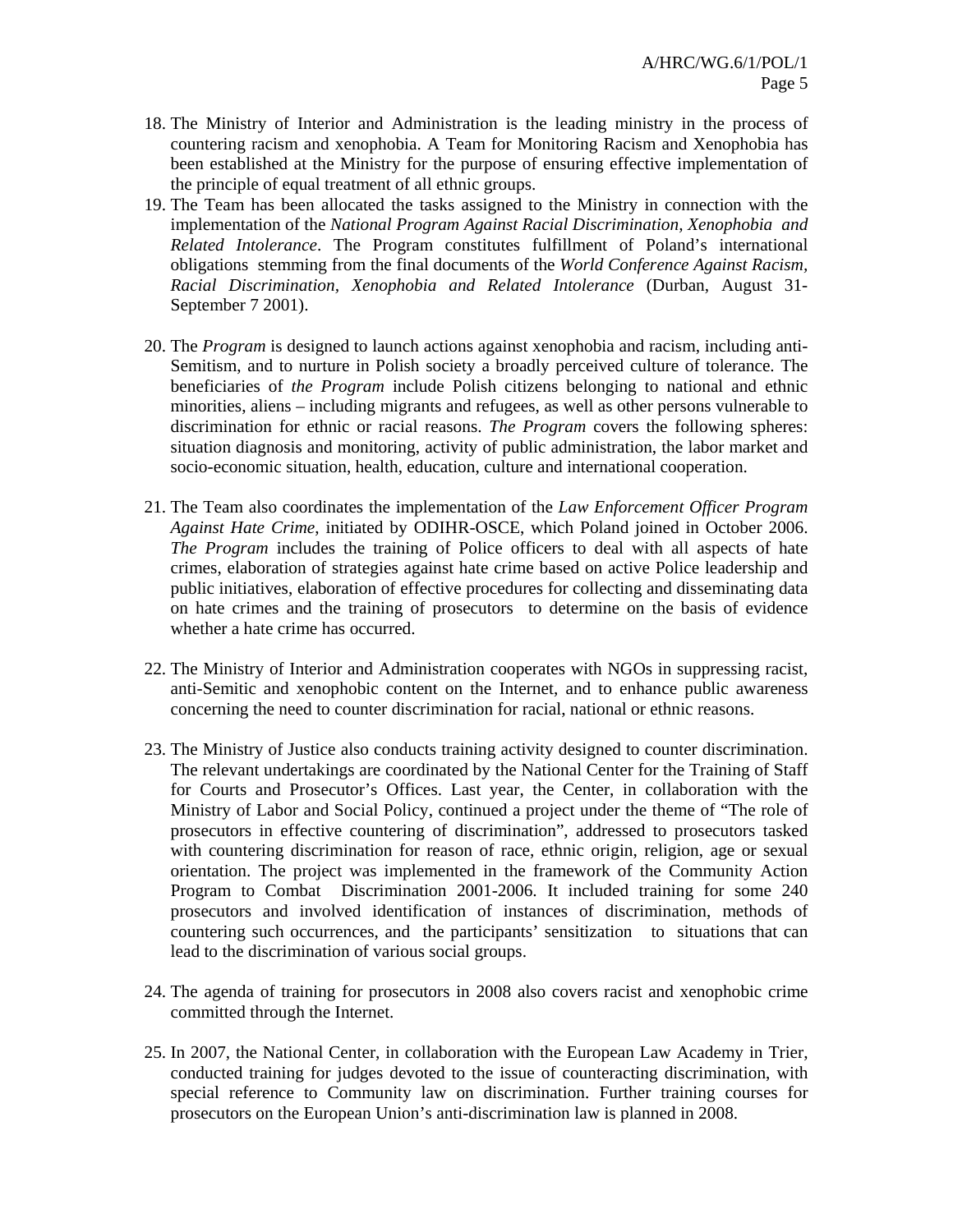26. The Roma minority is especially at risk of discrimination for ethnic reasons. The longterm *Government Program for the Roma Community in Poland*, implemented since 2004 and coordinated by the Ministry of Interior and Administration, is designed to bring about full participation of Roma in the life of the civil society and to level the differences between that group and the rest of society. Educational tasks are highlighted in *the Program*, since they determine the possibilities of improving Roma's situation in other spheres. These undertakings are designed to equalize educational opportunities and also disseminate knowledge about the Roma community.

## II. Discrimination in the labor market

- 27. In 2006 the State Labor Inspection received 208 complaints concerning discrimination (0.35% of all complaints submitted to the SLI). In 29 cases sex was cited as the reason for discrimination, and in 13 cases – age.
- 28. The principle of equal treatment is deemed to have been violated when the employer discriminates against an employee for one or several reasons specified in the Labor Code, which may result in refusal to hire a person, dismissal of an employee, unfair pay or conditions of work, denial of promotion or other benefits, refusal to let an employee undergo qualification-enhancement training. The principle of equal treatment is not considered to have been violated when measures are introduced for a specified period of time for the purpose of equalizing the chances of all or many employees.
- 29. The regulations in force ban discrimination in the workplace for reasons of sex, age, disability, race, religion, nationality, political views, union membership, ethnic origin, sexual orientation, or because a person has been hired for a specified or unspecified period of time, or because someone is a part-time or full-time employee.
- 30. The injured party may pursue his/her claim connected with employment in a court of law and is exempted from the obligation of proving that discrimination has occurred. The employee is supposed to demonstrate that he/she was treated differently, and it is up to the employer to prove that such differentiation did not have discriminatory character.
- 31. The Ministry of Labor and Social Policy has prepared a draft law on equal treatment, which was to have been submitted to parliament in February. In view of the serious problems encountered in the work (precise definition of the subjective and objective scope of application of the law, determination of its relationship with other laws, position of the authority supervising the law's implementation) the date of conveying the law to parliament has been delayed. The law will ban discrimination for reasons of sex, race, ethnic origin, nationality, religion, political views, disability, age, sexual orientation, marital status or family situation. The law will apply to the following spheres:
	- initiation and conditions of professional activity, including the conditions of access to employment, criteria of recruitment, conditions of employment, undertaking and conducting of business activity and performance of work on the basis of civil law contracts,
	- access to the instruments and services offered by labor market institutions and to the instruments and services offered by other entities devoted to the development of human resources and prevention of unemployment,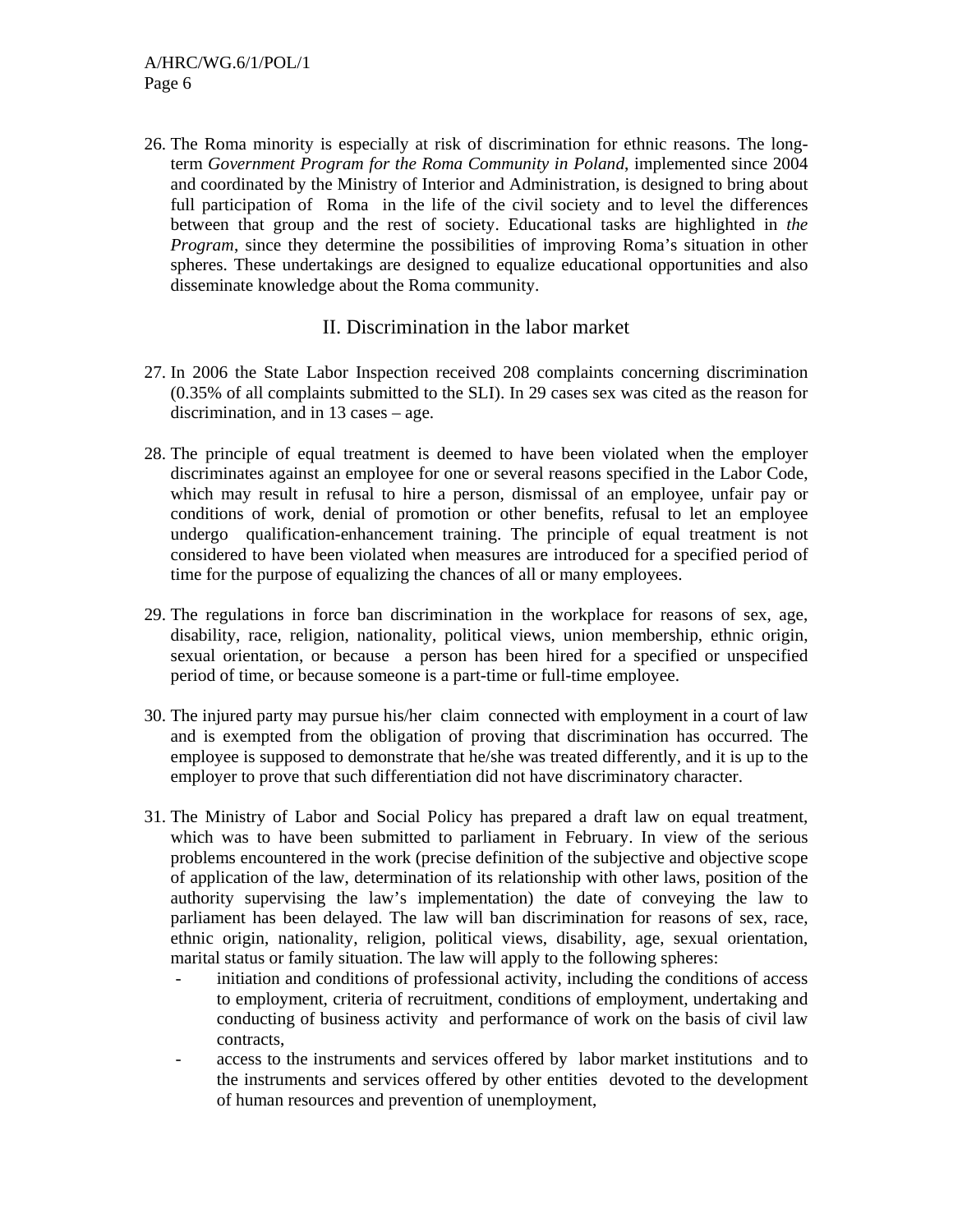- accession to and activity in trades unions, employers' organizations, professional self-governments and NGOs,
- social security,
- health care,
- education and higher schooling.
- 32. The Government is implementing various measures as part of the policy to ensure equal opportunities in the labor market. *The National Strategy for the Growth of Employment and Development of Human Resources* envisages the following undertakings:
	- increasing of the employment of disabled persons and their integration in the workplace,
	- introduction of preferences in the system of skill enhancement for disabled persons seeking work,
	- introduction of procedures involving various educational undertakings to allow senior employees to upgrade their qualifications,
	- eradication of barriers and discriminatory treatment of women in the labor market,
	- publicity campaign to discourage employers from discrimination during recruitment, organization of work posts, remuneration and assessment of workers,
	- pro-employment undertakings for the rural population.
- 33. The Government has also sponsored media campaigns to promote employment and enterprise among women, particularly those over 45, and to stimulate their involvement in public life.

## **Judiciary**

34. The Polish Government is striving to enhance the efficiency of the judiciary, focusing on the main challenges in this sphere, that is elimination of undue court delays and prison overcrowding, as well as enhancement of the rights of victims and better access to legal assistance.

## I. Prison overcrowding

- 35. As the number of inmates increased rapidly after 1999, Polish penitentiaries sought quick ways of accommodating higher numbers of convicted persons. Various organizational and adaptive measures were introduced, as a result of which premises previously used for other purposes were converted into cells. Investment and renovation works were also launched, as a result of which 5591 places were added in penitentiaries and detention facilities between 1999 and 2005. Overcrowding is to be further reduced through the addition of 17 thousand cell places in the period 2006-2009. A Government program has resulted in the acquisition of 5414 prison places from the beginning of 2006 till November 30 2007. Full implementation of the program by the end of 2009 will give the prison system a total of 88 thousand places, with 3 square meters of cell space per inmate.
- 36. Legislative measure have been undertaken to create the possibility of convicts serving their sentences outside penitentiaries, under a system of electronic surveillance (law of September 7 2007 on the serving of sentences of deprivation of liberty outside penitentiaries under the system of electronic surveillance). Though that measure does not directly result in increased cell space, it does release a certain amount of room in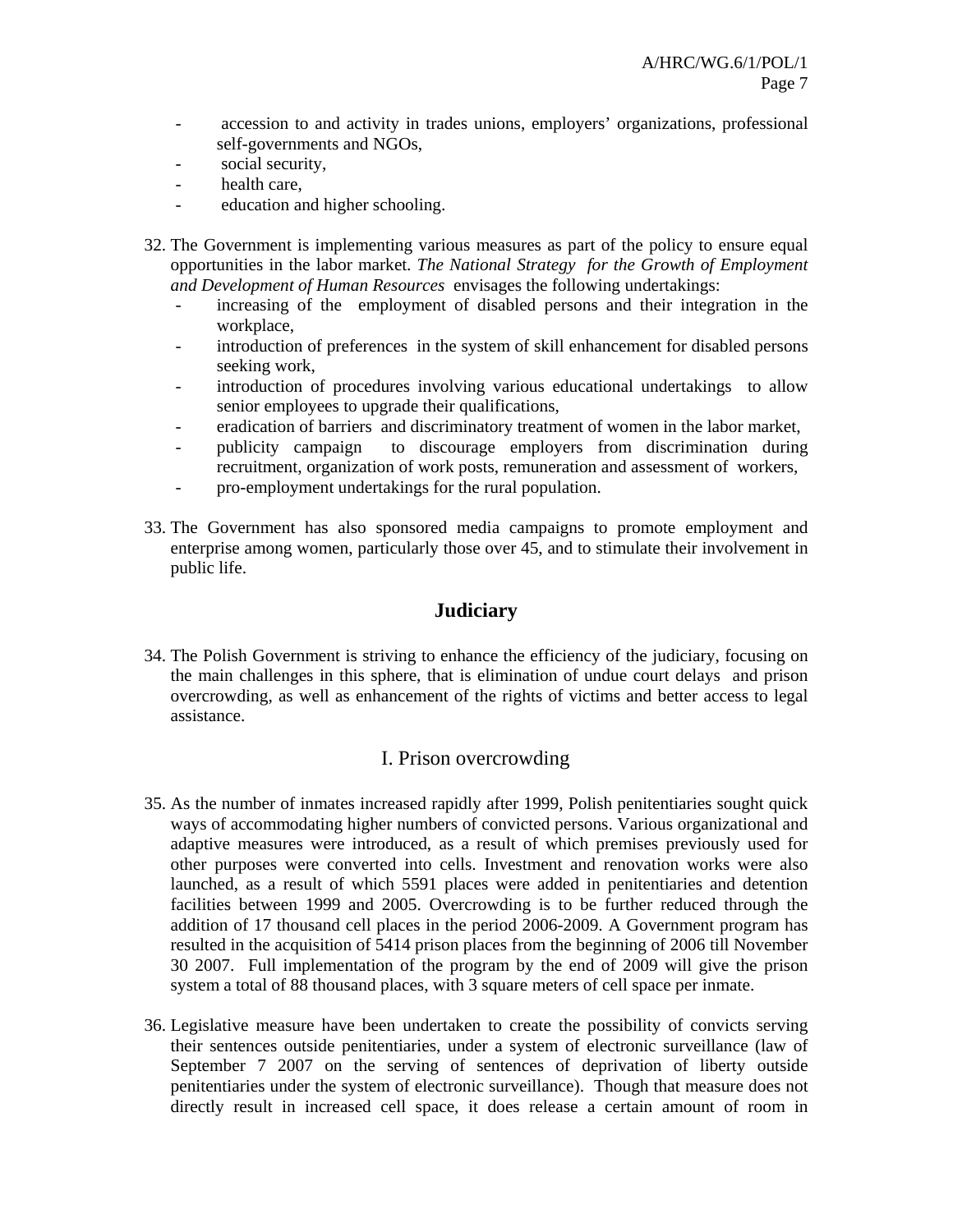penitentiaries and reduces the number of convicted persons who are not serving their sentences.

37. Since 1998 Poland has been a member of the Permanent Conference on Probation and Aftercare, one the objectives of which is to organize at an international level an exchange of experiences concerning the application of probation measures.

#### II. Delays in Courts' proceedings

- 38. The elimination of delays in court proceedings is one of the main objectives of the supervisory activity conducted by the Minister of Justice, court presidents and court department chairmen. The supervisory activity is designed to reduce delays in case hearings and shorten the time of court procedures. Since 2003 the presidents of district courts have been obligated to examine the reasons for delays in all cases lasting more than 3 years. Moreover, the Ministry of Justice coordinates inspections and visits to courts where the average duration of cases significantly exceeds the average.
- 39. In accordance with the Polish Constitution, everyone has the right to a court hearing without undue delay. In view of the high number of complaints being lodged with the European Court of Human Rights because of court delays, in a number of instances considered justified, the law makers have introduced separate appeals procedures, making it possible to challenge delays in proceedings. A law introducing the right of complaint against undue court delays was adopted in June 2004. In 2005 4473 such complaints were submitted - of which 987 were allowed, in 2006 there were 2659 complaints – with 597 allowed, and in the first half of 2007 there were 1374 complaints – of which 275 were allowed.
- 40. A number of legislative changes have been introduced in recent years to prevent court delays. For example, the Code of Penal Procedure introduced the possibility of holding hearings in the absence of an accused person who refuses to take part in the proceedings or does not justify his/her absence. Amendments to the Code of Civil Procedure extended the competencies of apprentice judges, which reduced the work load of judges and streamlined proceedings concerning economic cases. Furthermore, the introduction of the institution of mediation provided an alternative to court proceedings in civil cases. Further proposed amendments to the Code of Civil Procedure are aimed at accelerating executory and admonitory proceedings and proceedings in economic cases.
- 41. Organizational moves have also been adopted to enhance the efficiency of courts. These include a program of introducing IT technologies in the judiciary.

#### III. Guarantees of free access to legal aid

42. Access to free legal aid at the stage of court proceedings is guaranteed by the provisions of the Code of Penal Procedure and the Code of Civil Procedure, as well as the law on court charges in civil cases. In both penal and civil proceedings, free legal aid is provided on condition that the accused, the injured party or physical person who is a party to civil proceedings demonstrates that he/she cannot afford counsel.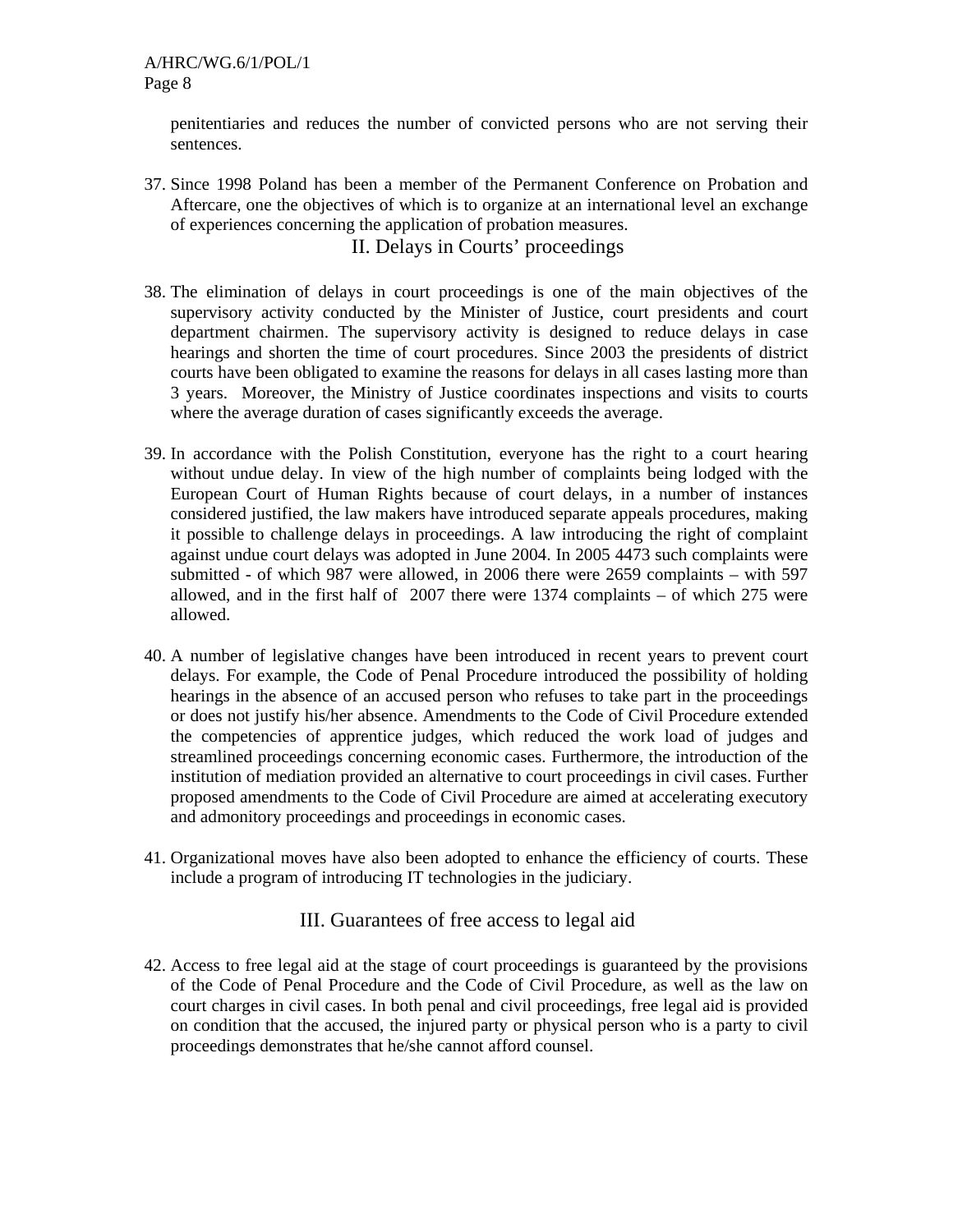43. Legal aid provided ex officio is performed by lawyers and legal advisers assigned by courts and remunerated by the State Treasury. The Sejm is currently working on legislation concerning cost-free pre-trial and non-court legal aid.

#### IV. System of assistance to victims

- 44. In July 2007 the Prime Minister appointed a Team for the Elaboration of the National Program of Assistance to Crime Victims. The Team is tasked with elaborating the standards of conduct with crime victims and establishing a national legal and organizational structure to help such persons. A pilot program of the Network of Assistance to Crime Victims is being currently implemented. The program provides for the creation of eleven Local Support Centers, at which psychologists and lawyers will provide specialist assistance to crime victims. The institution of volunteer victim guardian is also envisaged. The pilot program is to continue until June 30 2008.
- 45. The Ministry of Justice has also prepared a project called "Network of Assistance to Crime Victims", in the framework of the Union "Criminal Justice" Program. It envisages financial support for the Network of Assistance to Crime Victims and the arrangement of study visits to centers providing aid to crime victims in partner countries.
- 46. In January 2006, the Ministry of Interior and Administration granted a public task assignment to an NGO for the implementation of the *"Program of support/protection to victims/witnesses of human trafficking"* (currently the program is being implemented by the La Strada Foundation Against Trafficking in Women). It is addressed to aliens who have fallen victim to human trafficking. *The Program* has the basic objective of providing support and protection to the victims of human trafficking. *The Program* ensures:
	- accommodation in a safe facility under the care of a trained social worker,
	- board,
	- basic medical care,
	- psychological support,
	- assistance of an interpreter,
	- assistance in contacts with law-enforcement and judiciary officials (e.g. the presence of an NGO representative during the submission of testimony by a victim/witness),
	- transportation within Poland,
	- arrangement of safe return to the country of origin,
	- in the case of aliens without regulated status in Poland legalization of their status through the obtainment of two-month visas (time for reflection), or of permits for residence of specified duration, i.e. for 6 months, with the possibility of extension for another 6 months if the victim/witness decides to cooperate with law enforcement organs.
- 47. The implementation of the *"Program of support/protection for victims/witnesses of human trafficking"* has led to the elaboration of guidelines titled *"Algorithm of conduct by law enforcement officers in the event of disclosure of human trafficking".* In February 2006 the document was conveyed to the Police and in March 2006 to the Border Guard. It is primarily meant to systematize the conduct of law enforcement organs in the event of disclosure of human trafficking and to enhance the awareness of international standards in the treatment of victims and their rights. Currently, the Working Group of the Inter-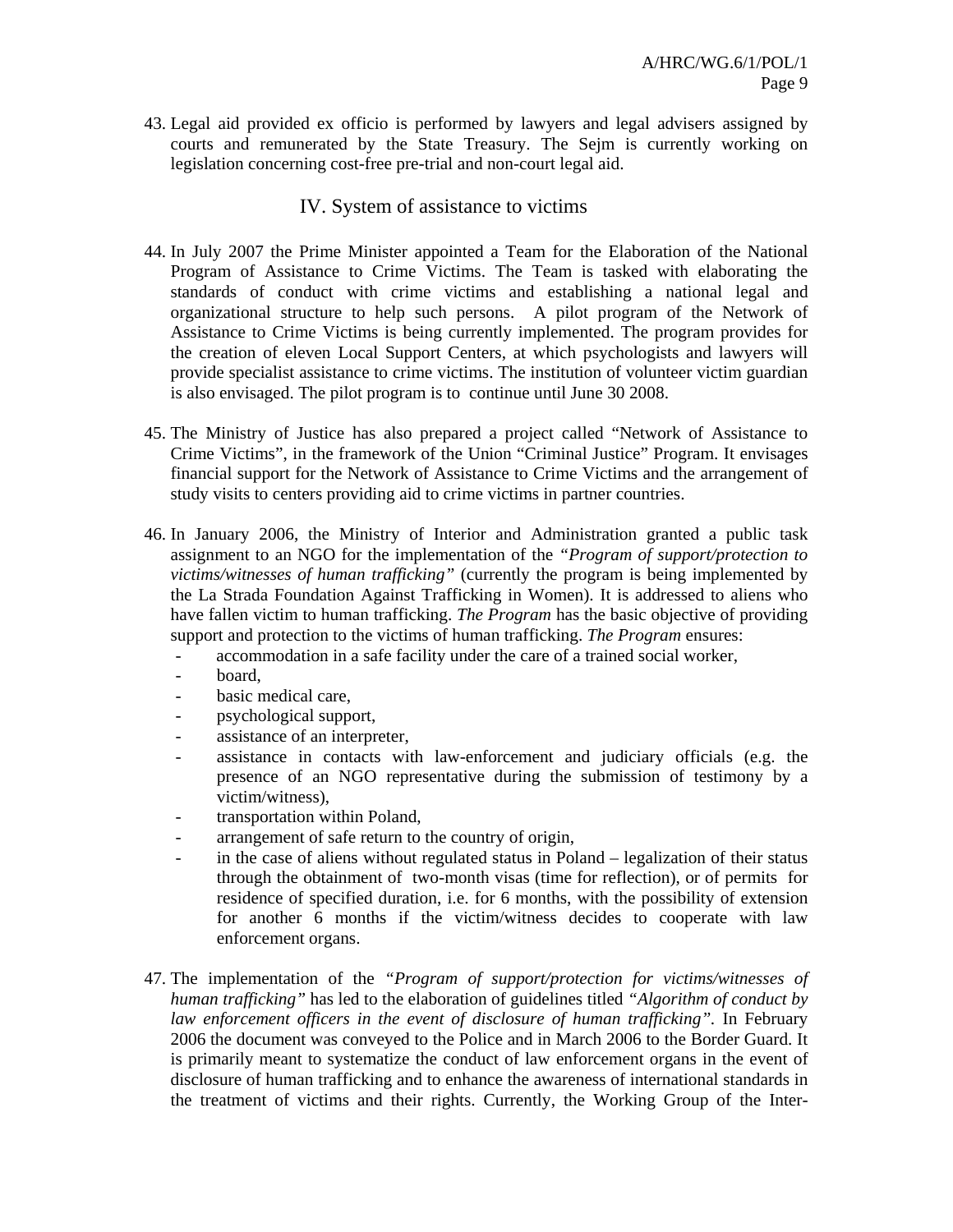Ministry Team for the Combating and Prevention of Human Trafficking is preparing a corresponding system of support for children who become victims of human trafficking.

## **Protection of human rights in the context of Police activity**

- 48. Motivated by concern for the observance of human rights by the Police and within the force, in 2005 the Chief Commander of Police took the decision to establish the posts of Human Rights Advisers to the Chief Commander and Voivodship Commanders of Police. The network of Human Rights Advisers is a notable achievement of the Polish Police and has no counterpart in any other police force. The Advisers have the following tasks:
	- promotion of human rights and care for the observance of the standards of their protection within Police structures,
	- ongoing monitoring of Police operations to ensure that human dignity and human rights are respected, and also proposing of solutions to maintain high standards in this sphere,
	- initiation of cooperation and maintenance of regular contacts with NGOs capable of assisting the Police in matters relating to human rights protection,
	- initiation, monitoring and coordination of the activity of the organizational units of the Police at voivodship (province) level with regard to the implementation of the recommendations of domestic and international institutions and organizations concerned with human rights protection, and implementation of tasks ensuing from national human rights protection programs,
	- preparation of information, opinions and positions concerning the compatibility of the conduct of police officers with the standards of human rights protection,
	- analysis of training needs, initiation or own organization of training essential for ensuring the appropriate level of observance of human rights by Police officers at voivodship level,
	- representation of the Chief Commander/Voivodship Commanders of Police at national and international undertakings devoted to human rights,
	- compilation of annual reports on the activity of the Police in the sphere of human rights protection.
- 49. When the network was first founded, the position of Human Rights Adviser was not a full time job. Recognizing the need to beef up the structure, last November the Chief Commander of Police decided to create full-time, autonomous positions of officers for human rights protection at the National Police Headquarters and Voivodship Police Headquarters, with special emphasis on strict observance by the Police of human rights standards. Particular importance is attached to monitoring Police activity through the analysis of complaints against Police behavior and misconduct exposed in other ways.
- 50. Seeking to elaborate the best standards of human rights protection for the Police, in November 2007 the National Police Headquarters drafted an action plan to implement the recommendations formulated by the Council of Europe Commissioner for Human Rights , the Committee Against Torture and the provisions contained in the government program on the implementation of the judgments of the European Court of Human Rights concerning Poland.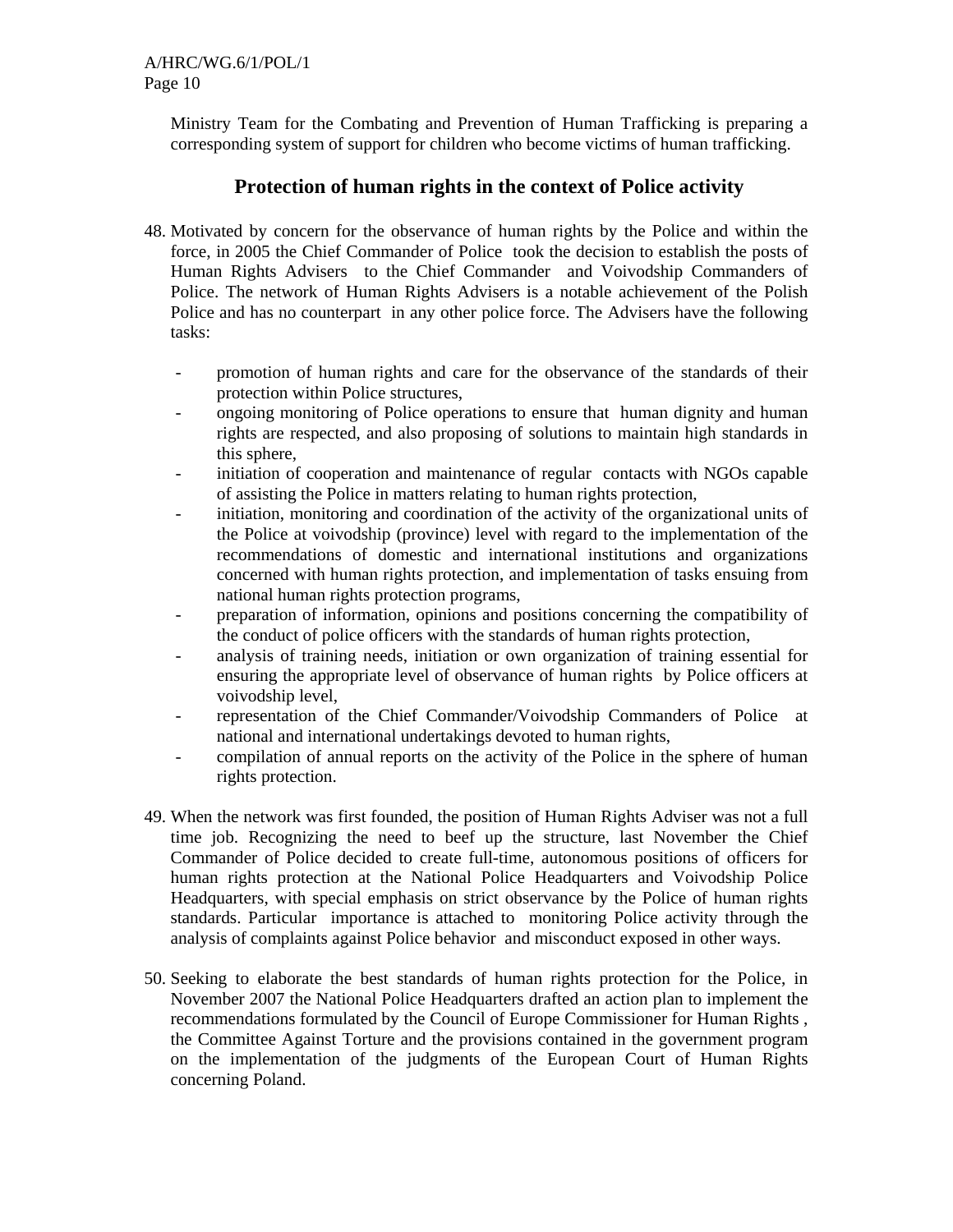#### **Social and economic issues**

51. Poland is taking the appropriate efforts to ensure the realization of the social rights of citizens. These rights are being implemented gradually, in line with democratically defined priorities, actual social needs and to the extent made possible by state resources. However, the Government does recognize the existence of certain problems as regards the implementation of social rights in the sphere of employment, reduction of poverty, exclusion of certain social groups and domestic violence.

#### I. Poverty and exclusion of certain social groups

- 52. The structural factors leading to social exclusion include: a person's situation in the labor market (unemployment, low wages, protracted illness and disability), his/her family situation (many children, single parent), education level (low level of education, skills not corresponding to labor market demand), place of domicile (countryside, small town or under-developed region). The above may be compounded by institutional factors (unequal access to social services in the sphere of education, healthcare, housing and culture). The third group of factors includes unfavorable individual characteristics (homelessness, disability, orphancy, addictions).
- 53. In 2006, 19% of the population lived below the poverty threshold (income level entitling to social security benefits). According to the Central Statistical Office, 12-13% of the population had incomes below the level of extreme poverty (in 2006 that level was set at 398 PLN per month per person and 1296 PLN per month for a family of four). Families whose income consisted of social security benefits and certain rural families were in the most difficult situation.
- 54. For a number of years we have witnessed the phenomenon of *working poor,* that is workers whose wages do not ensure decent living conditions. This group includes unskilled workers and some farmers. We also note the phenomenon of juvenalization of poverty. The poverty rate among children is higher than among adults: 44% of the poor population is below 19, even though that age group constitutes only 24% of the total population.

#### II. Labor market

- 55. Between 1998 and 2002 the rate of unemployment rose from 10.6% to 19.9%. Since 2003 the situation in the labor market has been improving: in 2006 the rate of unemployment amounted to 13.8% and in the third quarter of 2007 – to 9% (Economically Active Population Data). The employment rate for persons aged 15-64 rose from 51.4% in 2003 to 54.5% in 2006, reaching 57.8% in the third quarter of 2007.
- 56. The situation in the labor market is largely determined by structural and institutional factors, including: insufficient flexibility of the labor market, professional skills not matching those sought by employers, high tax burden on employers, barriers to geographic mobility, delays in the initiation of vocational activity by young people and social transfers encouraging withdrawal from the labor market. The groups encountering particular difficulties in the labor market include women (mainly those seeking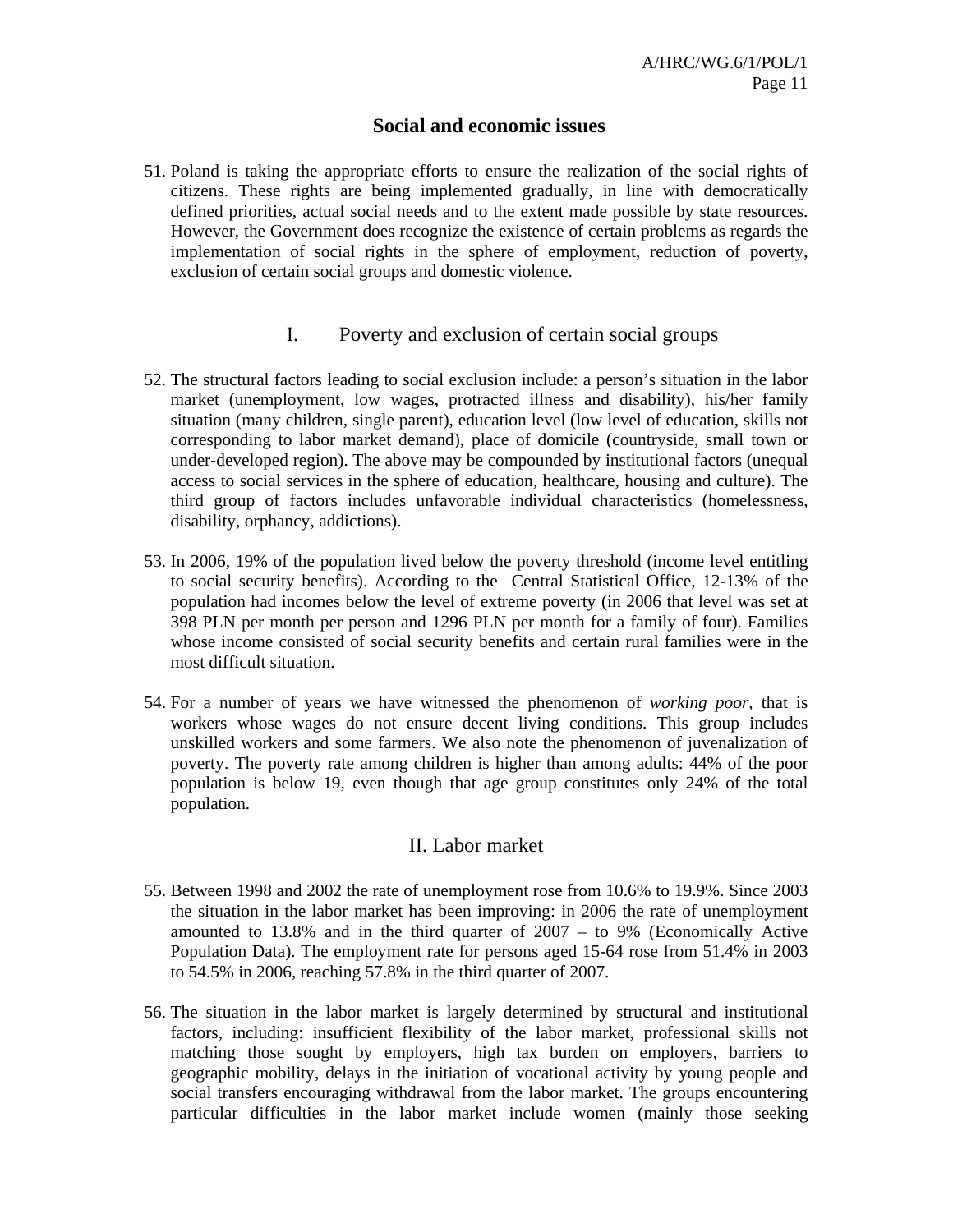employment after a period of caring for children), young persons, people over 50 with low skills or low education, people unemployed for protracted periods of time and the disabled. Persons experiencing protracted unemployment (48% of the unemployed) often display low skills, low adaptive ability, passivity, despondency and limited social activeness. Protracted unemployment tends to become ingrained and be inherited by whole families and social groups. Particular problems are encountered by young people with little vocational initiative, particularly those from dysfunctional families, poorly educated and suffering from numerous deficits ( family, social, educational). Their activization is a drawn-out and difficult process, requiring costly, multi-faceted assistance and monitoring of their further fates. The situation of the disabled in the labor market is very unfavorable. That is a consequences of their discrimination by employers, the attitude of the disabled themselves (passivity, low motivation), as well as their poor education and skills. The majority of disabled persons are vocationally passive.

- 57. Since 2003, labor policy has been implemented in conditions of an economic upturn, which enhances the creation of jobs and reduction of unemployment, allowing a greater scope of active undertakings (improvement in the labor market has been particularly evident since 2006). Significantly higher funds are being allocated to active forms of countering unemployment, particularly through the initiation of business activity and equipping of work posts, as well as internship stipends and vocational training in the workplace. The number of vocationally activized persons is increasing systematically, even though the groups considered most difficult to activize dominate among job-seekers registered at labor offices, which necessitates high expenditures to restore such persons to the labor market. The employment effectiveness of labor market programs has also increased notably.
- 58. A response to the challenges in the sphere of employment and social exclusion is contained in the Government program elaborated in the National Strategy of Employment Growth and Development of Human Resources, the National Program of Reform in the years 2005-2008 for the implementation of the Lisbon Strategy, the National Strategic Reference Framework (2007-2013),the National Employment Action Plans (annual) and the Human Capital Operational Program for the year 2007-2013.
- 59. Priority is given to measures designed to boost the vocational activity of persons or groups encountering special difficulties in the labor market, or vulnerable to social exclusion. The key task consists in adjusting skills to the requirements of the labor market, promotion of active integration and constant education.
- 60. The National Employment Action Plan for 2008 envisages:
	- growth of employment and improvement of its quality the employment rate for persons aged 15-64 (EAPD) is to reach 58% during the  $4<sup>th</sup>$  quarter of 2008,
	- containment of unemployment the jobless rate (EAPD)is to amount to 9% in the 4<sup>th</sup> quarter of 2008.
- 61. The undertakings designed to counter the above negative phenomena are directed at:
	- promotion of employment through the development of enterprise, stimulation of infrastructural investments and development of the building industry,
	- introduction of measures facilitating access to the services of the labor market, enrichment and improvement of the quality of services provided by institutions of the labor market and entities collaborating with them,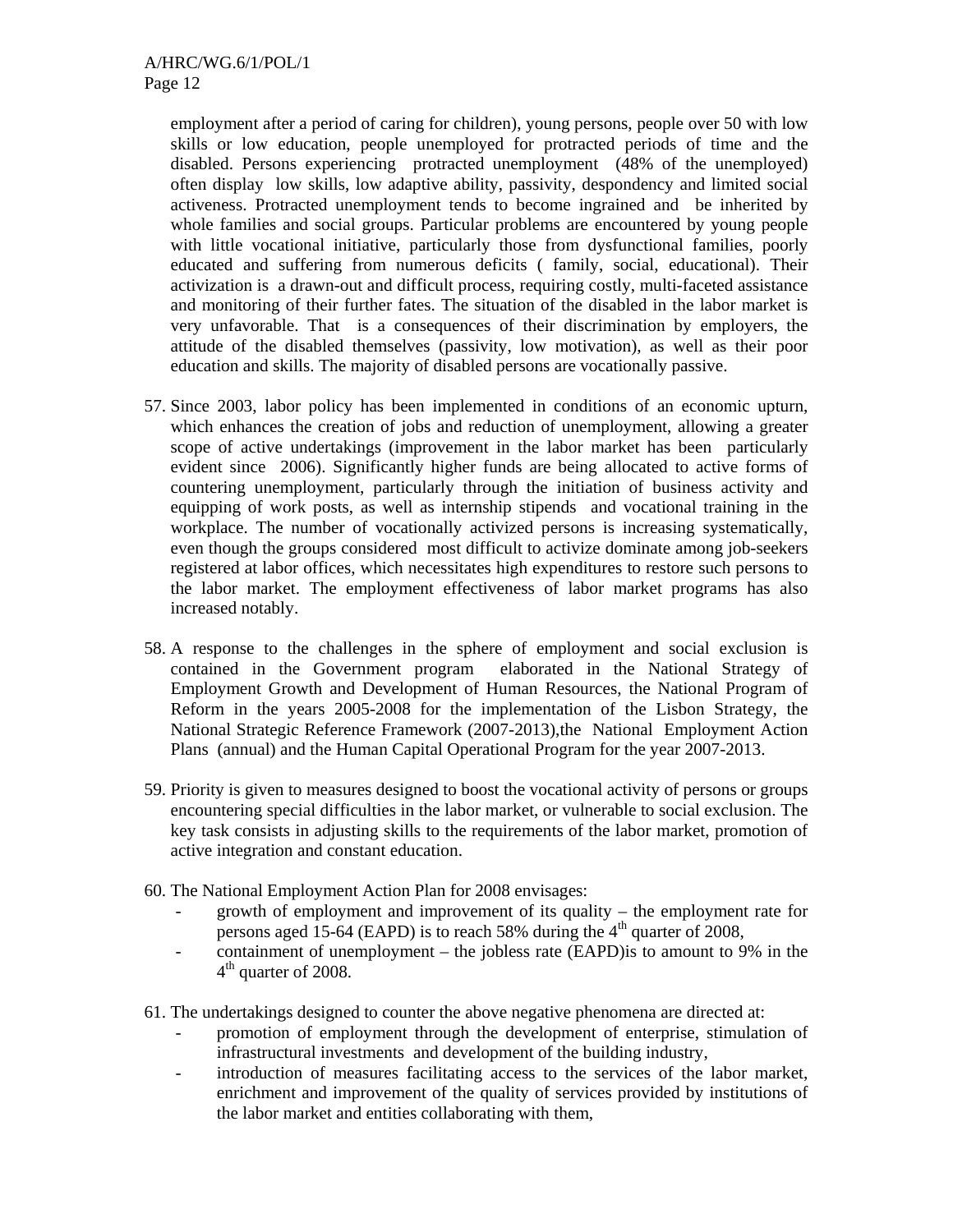- improvement of information about the labor market,
- vocational activization of persons from groups facing particular problems in the labor market, vocational activization of disabled persons,
- promotion of flexible forms of employment and work organization.
- 62. Since social exclusion and poverty primarily result from an unfavorable situation in the labor market, the following undertakings have been launched:
	- projects enhancing the ability of taking up employment: social employment, training, vocational reintegration in the workplace,
	- services of an educational, medical and social character to facilitate mobility in the labor market,
	- programs for the development of new forms of individual and community support, allowing the vocational and social integration of persons facing special difficulties in the labor market,
	- support for undertakings designed to promote the social and vocational integration of disabled persons.
- 63. Since the threat of exclusion and the problem of poverty mainly affects large families and families with jobless members, one of the priorities is to help families and children to eliminate educational deficits and to improve access to services that make it possible to combine work with parenting. Work is progressing to upgrade income support through the creation of an integrated system of family benefits, scholarships and housing allowances.
- 64. One of the shortcomings of the policy against social exclusion consists in the low share of prophylactic measures addressed to the potential clients of the social security system. The scale of such undertakings is increasing, though till now they have mainly taken the form of pilot projects conducted by the government administration, or, to a lesser extent, by local self-governments and NGOs.
- 65. Persons vulnerable to social exclusion usually have low awareness of the threats that can lead to exclusion (alcoholism, drugs addiction, lack of socio-vocational and educational activeness), which necessitates intensification of counseling and preventive measures, to counter the marginalization of certain groups.

## III. Domestic violence

- 66. In 2007 the Ministry of Labor and Social Policy commissioned a public opinion poll on domestic violence, which revealed that
	- the problem of domestic violence is recognized, violence is considered a frequent problem, but something that affects others; almost two-thirds of those polled said they knew of families affected by domestic violence; psychological and physical damage is noticed most frequently, while there is low awareness of economic violence,
	- more than one-third of those polled have experienced some form of violence from a member their family; psychological violence is the most frequent, with a lower incidence of physical, economic and sexual violence; persons who experience violence frequently apply it in the future against their own family,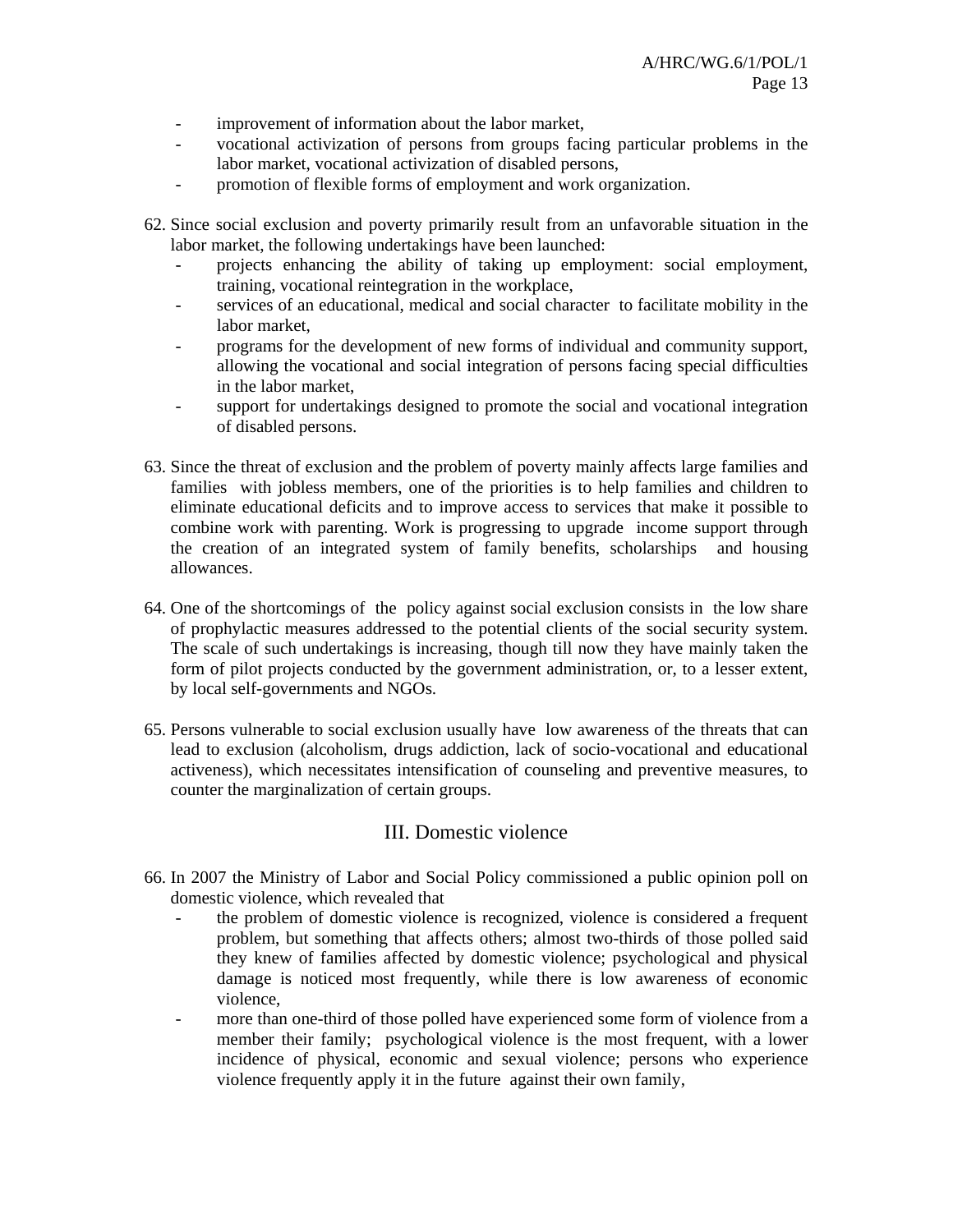- violence against children is relatively frequent, children most often experience psychological and physical violence, economic violence is less frequent and sexual violence is very rare.
- 67. The law of July 29 2005 on the prevention of domestic violence facilitates the initiation and support of actions designed to enhance public awareness of the causes and consequences of domestic violence. It is designed to strengthen the relevant activity of the government administration and self-governments through a diagnosis of domestic violence, stimulation of public sensitivity to violence, improvement of the qualifications of the officials tasked with these issues, help to violence victims, work with the perpetrators. Assistance is extended to both victims and perpetrators.
- 68. The implementation of the National Program Against Domestic Violence, adopted by the Council of Ministers on September 25 2006, will reduce domestic violence, change public attitudes towards violence, increase the number of workers professionally helping the victims and perpetrators of domestic violence, increase the number of support centers, and reduce the number of families affected.
- 69. The Program Against Domestic Violence provides for the following measures:
	- training of staff concerned with the prevention of domestic violence,
	- highlighting of the causes and effects of domestic violence in the vocational education of persons concerned with domestic violence,
	- sensitization of the public through educational and support programs,
	- collecting of information about the phenomenon of domestic violence and its analysis,
	- assistance to victims through the activity of specialist support centers, elaboration of procedures for granting legal aid and psychological support to victims of domestic violence,
	- effectiveness analysis of the assistance granted to families.
- 70. The Program also envisages measures addressed to the perpetrators of violence, including:
	- isolation of the perpetrators from the victims, eviction of the perpetrators, even when they are the chief tenants or owners of the home in question,
	- elaboration and implementation of rehabilitation programs for the perpetrators,
	- assignment of perpetrators to public works.
- 71. A Team for Monitoring the Implementation of the National Program Against Domestic Violence was established in 2007. Its tasks include:
	- elaboration and unification of the standards of assistance granted to victims, witnesses and perpetrators of violence, collection of data on the scale of domestic violence, analysis of local community needs,
	- initiation of and support for undertakings to counter domestic violence,
	- preparation of expert opinions on selected aspects of domestic violence.
- 72. Aid to victims of domestic violence is granted by specialist support centers, counseling points, crisis intervention centers, and homes for mothers with small children and women.
- 73. Numerous public campaigns against domestic violence have been initiated. The year 2007 saw the launching of a campaign against domestic violence (posters, leaflets with the telephone number and e-mail address of the national Blue Line emergency service for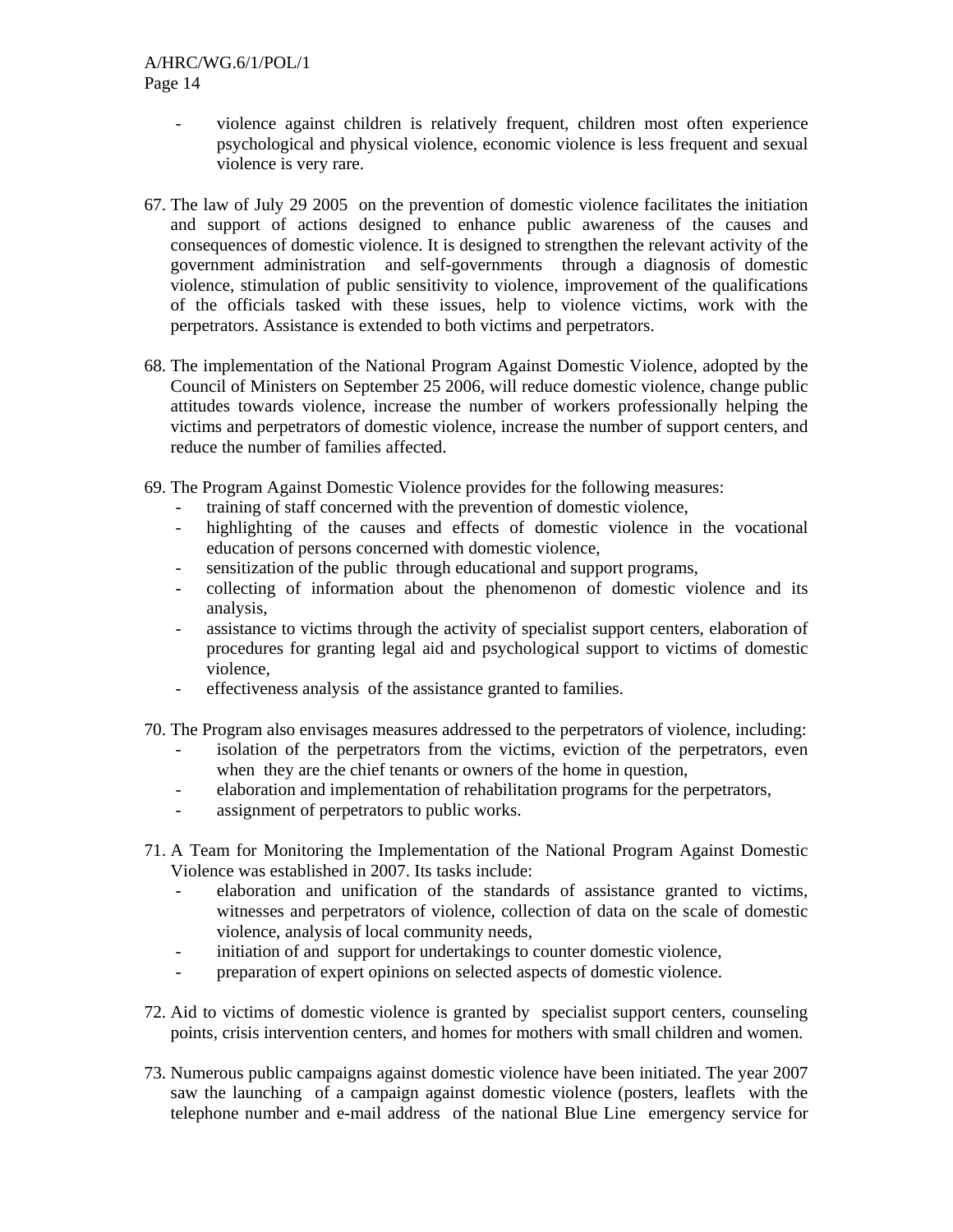victims of domestic violence displayed in public places). A national campaign under the theme of "Childhood Under Protection" was kicked off on February 7 2006. It has the aim of highlighting various aspects of violence against children and enhancing the effectiveness of state institutions tasked with the protection of children against domestic violence.

- 74. The Ministry of Interior and Administration is responsible for the national implementation of the EU's DAPHNE III program to "Prevent and combat violence against children, young people and women and to protect victims and groups at risk". The Ministry also conducts direct cooperation in this regard with NGOs, based on an exchange of experience and joint undertakings, including the assignment of public tasks.
- 75. The provision of effective protection to victims of domestic violence is served by a judicious selection of preventive and penal measures, as well as penalties. The perpetrator of domestic violence may be subjected to preventive detention, pursuant to the general rules under the Code of Penal Procedure. Furthermore, special provisions concerning the application of preventive measures against this category of perpetrators are envisaged by the law against domestic violence.
- 76. Polish law provides for the possibility of banning a person convicted of an intentional crime with the use of violence from contacting the victim, or of prohibiting specific contacts with specified persons, or the duty of leaving premises jointly occupied with the injured party – in the event of conditional suspension of the sentence.
- 77. The Ministry of Justice participates in the works of the Coalition for Friendly Interrogation of Children, which led to the preparation of the concept of certification of interrogation rooms, to ensure stress-free interrogation of children. Moreover, last October, the Ministry of Justice joined the campaign "Child – a Witness of Special Concern".

## IV. HIV/AIDS

- 78. As UN member, Poland has adhered to the International Guidelines on HIV/AIDS and Human Rights.
- 79. The first National Program for the Prevention of HIV and Care for Persons Living with HIV/AIDS covered the years 1996-1998. A leading role in its implementation was played by the Minister of Health (operating through the National AIDS Center), who was responsible for coordinating and initiating preventive measures. The next two editions of the Program were conducted in the years 1999-2003 and 2004-2006. They reflected the state priorities in the campaign against HIV/AIDS:
	- upgrading of the existent system for the prevention of HIV infections;
	- public education, protection and promotion of human rights, enhancement of the role of women;
	- introduction of an integrated system of caring for persons living with HIV/AIDS.
- 80. In 2005 the Council of Ministers adopted a regulation on the *National Program of Combating AIDS and Preventing HIV Infections.* The experts who prepared the "Timetable for the Implementation of the National Program of Combating AIDS and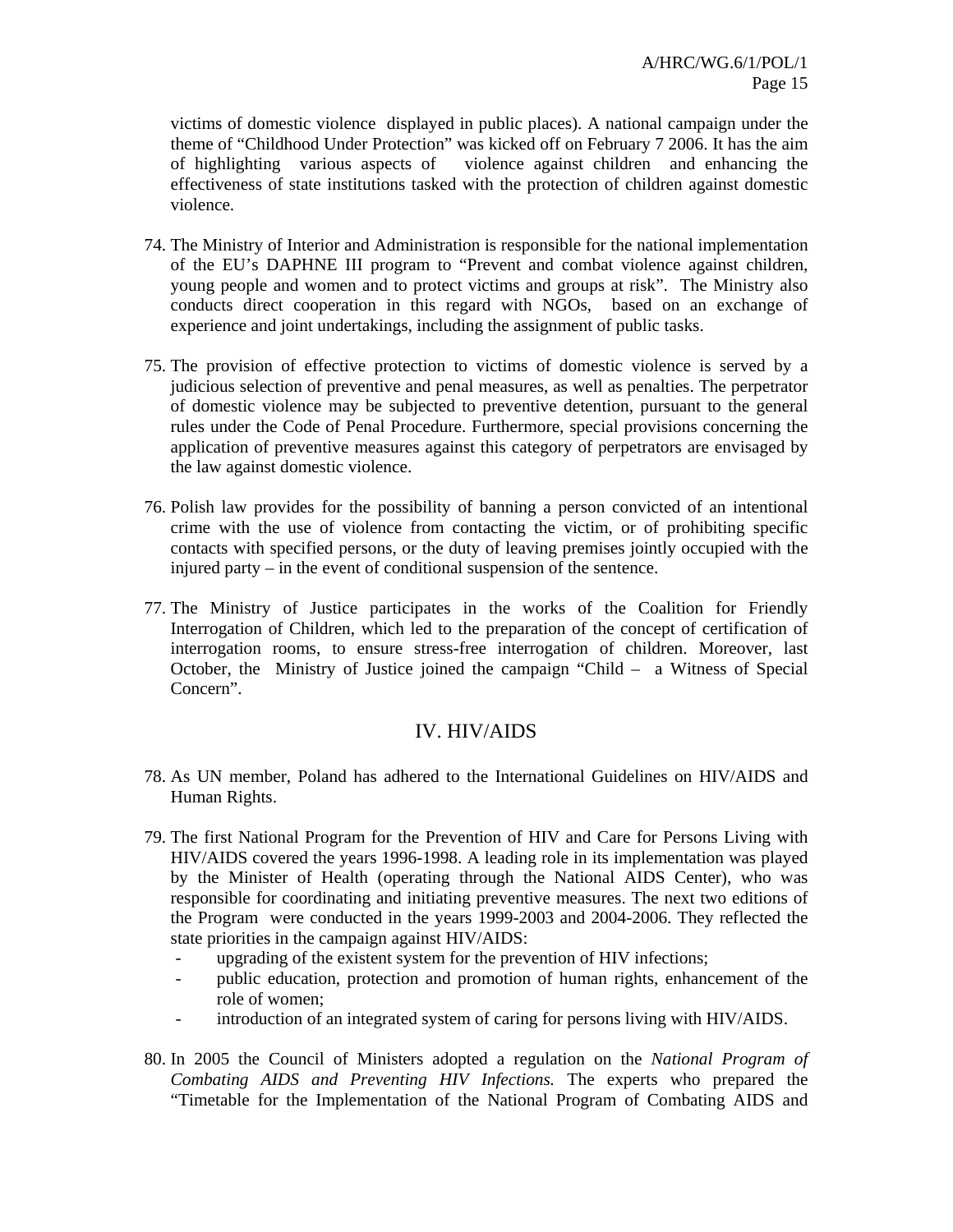Preventing HIV Infections for the years 2007-2011" took into account the recommendations of UNAIDS and WHO.

- 81. The achievements scored in the campaign against HIV/AIDS can be attributed to the consistent state strategy and, in particular, the establishment of the National AIDS Center. It is tasked with ensuring proper implementation of the state policy against AIDS/HIV, including the establishment of a national network of specialist antiretroviral therapy centers as well as consultation-and-diagnostic centers, which offer anonymous, cost-free tests and counseling before and after testing. As a result of the above measures, it has been possible to achieve the following:
	- stabilization of HIV/AIDS incidence despite the rapid spread of the epidemic in countries to the east of the Polish border;
	- significant reduction of mother-to-child HIV infections in the group of children born to HIV-infected mothers, as a result of the availability of antiretroviral therapy for pregnant women;
	- elimination of HIV infections due to professional exposure, thanks to broad prophylactic use of antiretroviral drugs;
	- improved detection of HIV thanks to a network of points providing anonymous, cost-free testing and counseling.
- 82. With regard to persons living with HIV/AIDS, the following effects have been attained:
	- lowering of death rates due to AIDS thanks to the broad availability of antiretroviral therapy, which (despite the high cost of the therapy) has been offered free of charge by the Ministry of Health since 1996;
	- systematic improvement in the quality of life of persons living with HIV, or affected by the disease, thanks to the financing of civil society institutions out of the Health Minister's budget.
- 83. The universal and equal access to antiretroviral therapy in Poland constitutes implementation of the postulates contained in the UN Declaration of Commitment on HIV/AIDS of June 2001. The Declaration underlines that full realization of human rights and fundamental freedoms for all and prevention of stigma and related discrimination is the key to effective countering of HIV/AIDS. In Poland, free antiretroviral treatment is available to all (including prison inmates), on the basis of medical prescription.

## V. Respecting patients' rights

- 84. In 2001, the Minister of Health established the Bureau for Patients' Rights. Its basic tasks include: monitoring of the observance of patients' rights by healthcare institutions; provision of information and processing of requests and complaints submitted to the Bureau and to the Health Minister. The Bureau operates a toll-free phone line, manned by medical specialists and lawyers. It is used to disseminate information about patients' rights in Poland and the possibilities of obtaining medical services in other member states of the European Union. The Bureau collaborates with the Civil Rights Ombudsman, the Children's Rights Spokesman, National and Voivodship Consultants for the respective branches of medicine and the superior organs of the respective health care facilities.
- 85. Every patient has to right to lodge a complaint with
	- the director of the relevant healthcare facility,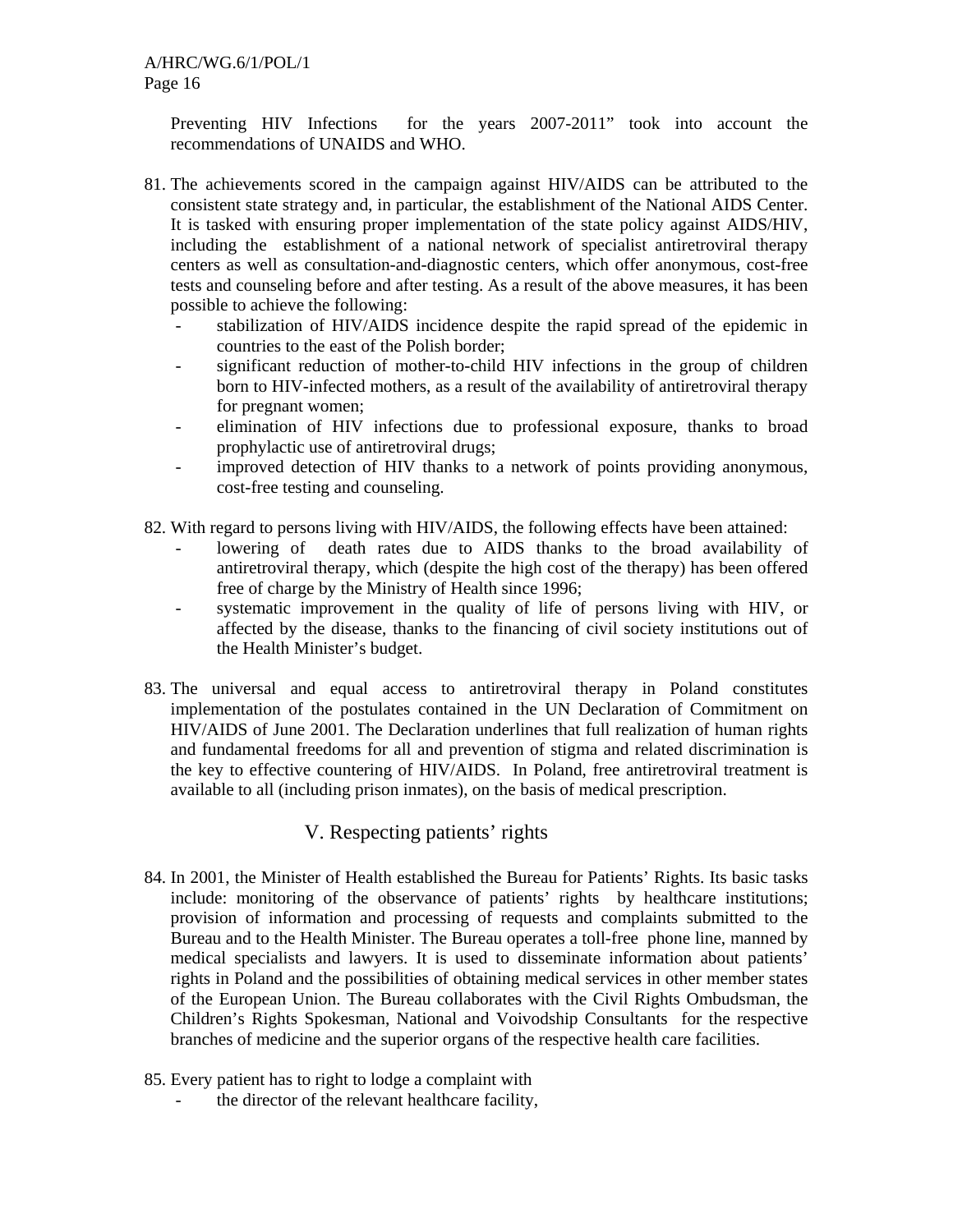- the National Health Fund,
- the organ (entity) which established the healthcare facility in question,
- the registration body of the healthcare facility,
- the self-management organs of the medical professions
- the Civil Rights Ombudsman;
- and also to assert his/her claim in court.
- 86. The activity to date of the Bureau of Patients' Rights, attached to the Minister of Health, and the number of cases it has handled, affirms the need for this kind of institution. From the beginning of 2002 until the end of November 2007 the Bureau registered and processed some 50 thousand cases.
- 87. One of the specific tasks assigned to the Bureau is help in ensuring the rights of mental patients. For that purpose, since January 2006, the Bureau has employed persons performing the function of Spokesmen for the Rights of Psychiatric Patients. The Spokesmen are tasked with the protection of the patients of mental hospitals.
- 88. The Spokesmen follow three basic guidelines: accessibility that is devotion of most of their time to visiting hospital wards, visibility and credibility, and independence from hospital directors. The fact that the Spokesmen are employees of the Bureau is meant to ensure more effective observance of the rights of mental patients and to facilitate better supervision of the Spokesmen's work. The organizational status of the Spokesmen for the Rights of Psychiatric Patients makes them objective participants in the process of provision of health care to the patients of mental hospitals and rehab facilities. Since, as a rule, the Spokesmen work in more than facility, they have the possibility of conducting comparative analyses of the problems occurring in them.
- 89. As regards care for mental patients, it is crucially important that the National Program for the Protection of Psychiatric Health receive appropriate legislative basis. The program has the following objectives:
	- promotion of mental health and prevention of mental disorders;
	- provision of mental patients with comprehensive, integrated and accessible health care and other forms of assistance essential for life in the community (including the family and workplace),
	- development of research and information systems concerned with mental health protection.

## **Government Action Plan on the implementation of the judgments of the European Court of Human Rights concerning Poland**

90. On May 17 2007 the Council of Ministers adopted the Government Action Plan on the implementation of the judgments of the European Court of Human Rights concerning Poland. The Program is designed to enhance the effectiveness of the implementation of the Court's judgments concerning Poland and to prevent future ascertainment by the Court of violations by Poland of the Convention for the protection of human rights and fundamental freedoms and its Protocols. The Government Action Plan is meant to strengthen the observance of human rights and the rule of law in Poland.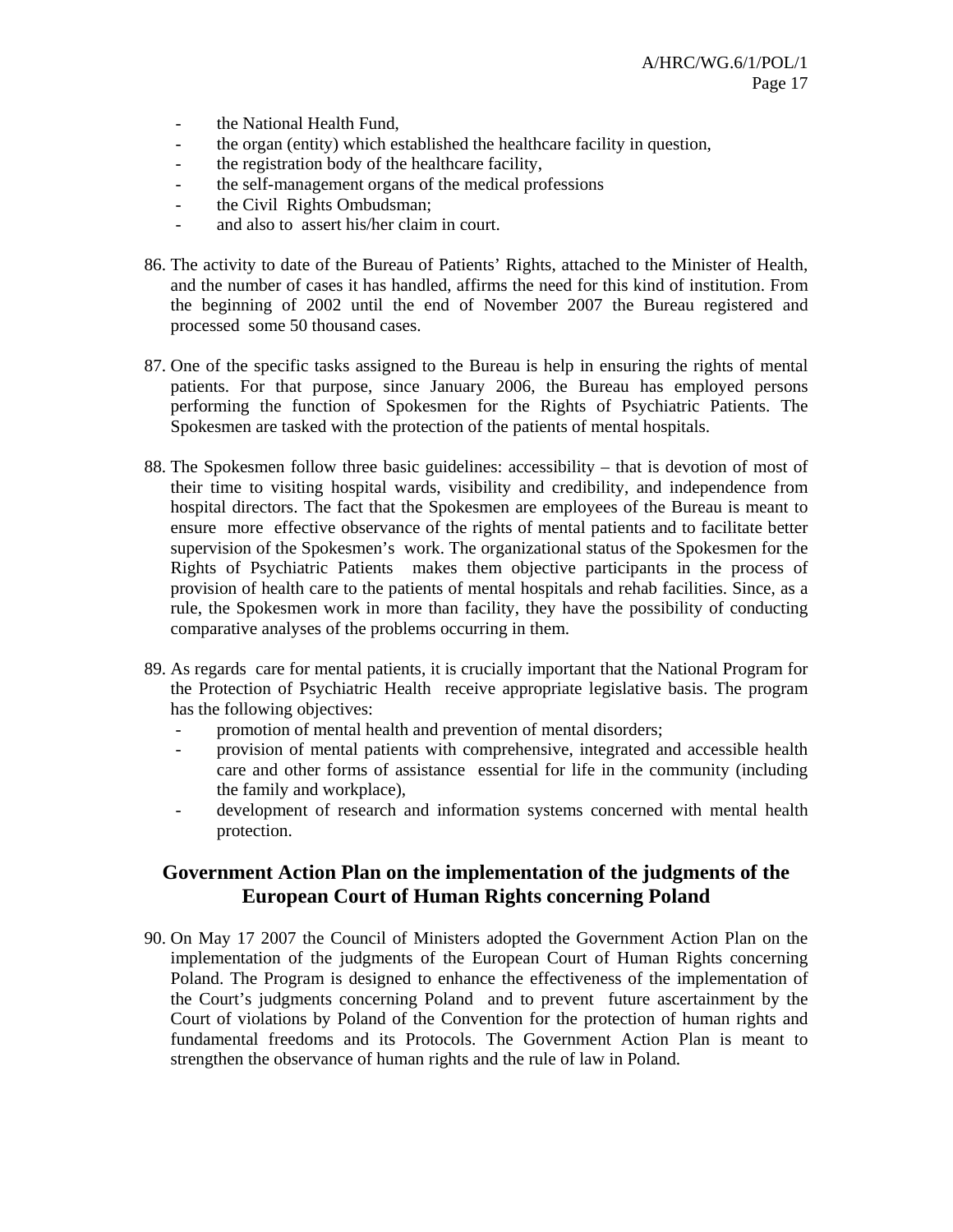- 91. The Program also contains proposals on amending the law, improving its practical application, training on human rights and dissemination of the Court's case law. In particular, the Program addresses such issues as:
	- principles of applying detention of remand and deprivation of liberty,
	- court and administrative delays,
	- broader access to courts,
	- censorship of inmates' correspondence to the Court,
	- enhancement of the right of parents to contacts with their children,
	- effective implementation of the right of Bug River resettlers to compensation,
	- introduction of mechanisms ensuring a balance between the interests of landlords and the interests of the society at large in the sphere of regulated rents.
- 92. A crucial part of the Action Plan consists of provisions concerning collaboration between the Minister of Foreign Affairs and other ministers in connection with the complaints communicated by the European Court of Human Rights and the implementation of its judgments. The Program also contains a decision to establish a permanent inter-ministry Team for matters relating to the European Court of Human Rights.
- 93. The Government Program will serve as the basis for further undertakings aimed at the improvement of Polish law and its practical application as well as the dissemination of knowledge about human rights.

#### **Promotion and protection of human rights**

- 94. Much attention is devoted in Poland to the promotion of and teaching about human rights. Human rights have been included in the curricula of primary and secondary schools. Regular lectures on them are also given at academic schools. Detailed instruction on human rights is part of the training and educational programs for the Police, the Prison Service and Border Guard. There is systematic publication of monographs on human rights. The daily press and legal journals carry information on the recommendations of the Human Rights Committee and the judgments of the European Court of Human Rights.
- 95. The Ministry of Justice organizes training for judges and prosecutors, while the Supreme Court conducts regular seminars on human rights. Intensive training on the subject is also conducted by the Polish Bar Association and the Polish Judges Association "Iustitia". Issues relating to the protection of human rights are included in the training programs of lawyers and legal advisers. Training in human rights is also provided by a number of NGOs, including the Helsinki Foundation for Human Rights and Amnesty International.
- 96. After the Human Rights Committee, Committee Against Tortures and Committee on the Elimination of Racial Discrimination considered the last three Polish periodic reports, the Ministry of Justice issued publications containing information on the obligation to submit the reports, the report texts, the lists of issues compiled by the Committees, the responses of the Polish Government, summary records of the Committee meetings and the Concluding Remarks. These publications were widely circulated and, along with current information on the instruments for protection of human rights, including individual complaints, are also accessible at the website of the Justice Ministry.

## **Initiatives to enhance the respecting of human rights**